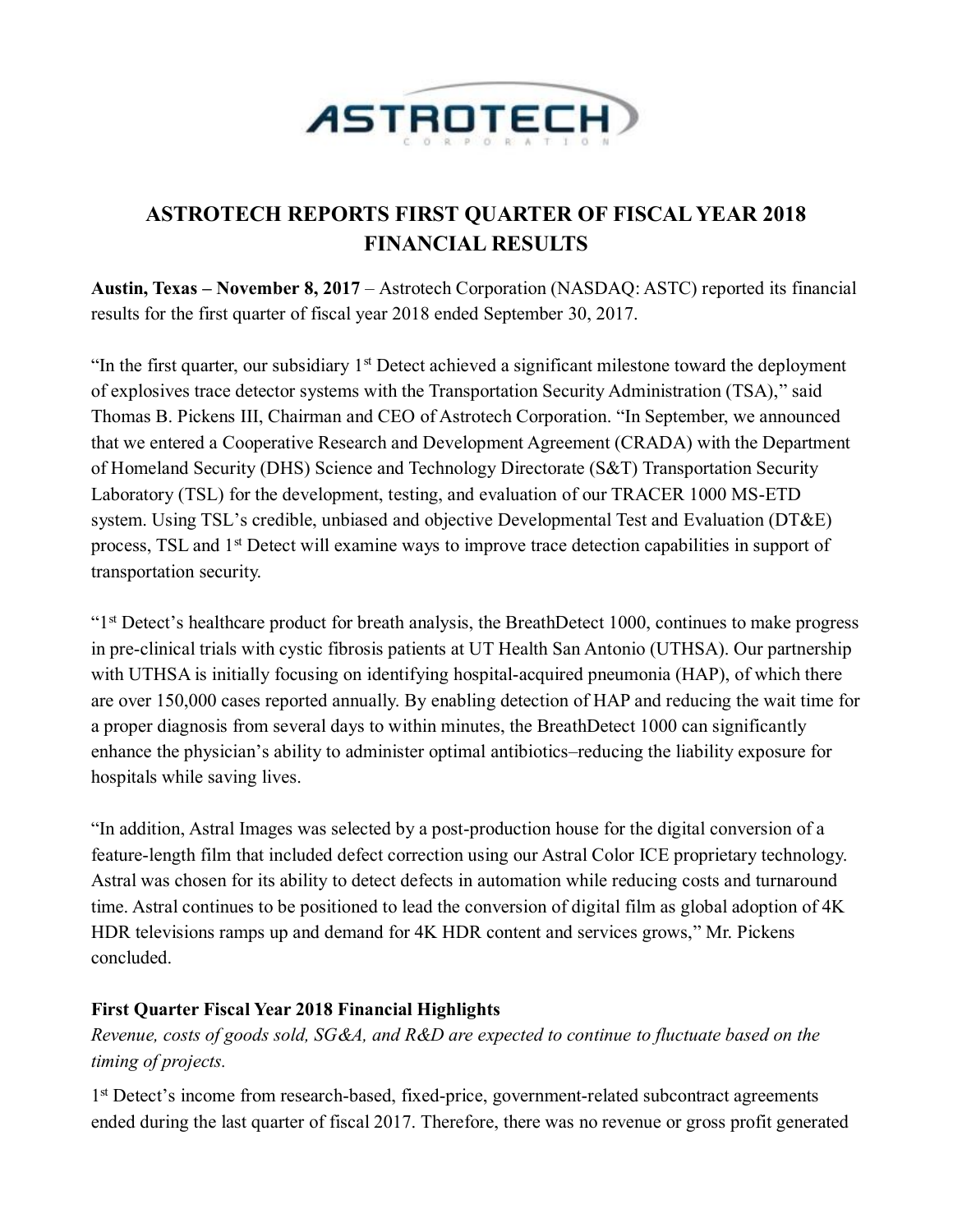in the first quarter of fiscal 2018, compared to \$1.0 million and \$275 thousand, respectively, in the first quarter of fiscal 2017.

Cash and investments at September 30, 2017 were \$11.6 million, and there was no debt.

## **About Astrotech**

Astrotech Corporation (NASDAQ: ASTC) is an innovative science and technology company that invents, acquires, and commercializes technological innovations sourced from research institutions, laboratories, universities, and internally, and then funds, manages, and builds proprietary, scalable start-up companies for profitable divestiture to market leaders to maximize shareholder value. Sourced from Oak Ridge Laboratory's chemical analyzer research, **1 st [Detect](http://www.1stdetect.com/?utm_campaign=2017-pr&utm_source=astc&utm_medium=businesswire&utm_content=20171108-q1fy18-1d-boiler)** develops, manufactures, and sells chemical analyzers for use in the security, defense, healthcare, food and beverage, and environmental markets. Sourced from decades of image research from the laboratories of IBM and Kodak, **[Astral](http://www.astral-images.com/?utm_campaign=2017-pr&utm_source=astc&utm_medium=businesswire&utm_content=20171108-q1fy18-astral-boiler)  [Images](http://www.astral-images.com/?utm_campaign=2017-pr&utm_source=astc&utm_medium=businesswire&utm_content=20171108-q1fy18-astral-boiler)** sells film-to-digital image enhancement, defect removal and color correction software, and post processing services providing economically feasible conversion of television and feature 35mm and 16mm films to the new 4K ultra-high definition (UHD), high-dynamic range (HDR) format necessary for the new generation of digital distribution. Sourced from NASA's extensive microgravity research, **[Astrogenetix](http://www.astrogenetix.com/?utm_campaign=2017-pr&utm_source=astc&utm_medium=businesswire&utm_content=20171108-q1fy18-astrogenetix-boiler)** is applying a fast-track, on-orbit discovery platform using the International Space Station to develop vaccines and other therapeutics. Demonstrating its entrepreneurial strategy, Astrotech management sold its state-of-the-art satellite servicing operations to Lockheed Martin in August 2014. Astrotech has operations throughout Texas and is headquartered in Austin. For information, please visit **[www.astrotechcorp.com](http://www.astrotechcorp.com/?utm_campaign=2017-pr&utm_source=astc&utm_medium=businesswire&utm_content=20171108-q1fy18-astc-boiler)**.

*This press release contains forward-looking statements that are made pursuant to the Safe Harbor provisions of the Private Securities Litigation Reform Act of 1995. Such forward-looking statements are subject to risks, trends, and uncertainties that could cause actual results to be materially different from the forward-looking statement. These factors include, but are not limited to, whether we can successfully develop our proprietary technologies and whether the market will accept our products and services, as well as other risk factors and business considerations described in the Company's Securities and Exchange Commission filings including the annual report on Form 10-K. Any forwardlooking statements in this document should be evaluated in light of these important risk factors. The Company assumes no obligation to update these forward-looking statements.*

**Company Contact**: Eric Stober, Chief Financial Officer, Astrotech Corporation, (512) 485-9530

**IR Contact**: Cathy Mattison and Kirsten Chapman, LHA Investor Relations, (415) 433-3777, [ir@astrotechcorp.com](mailto:ir@astrotechcorp.com)

*Tables follow*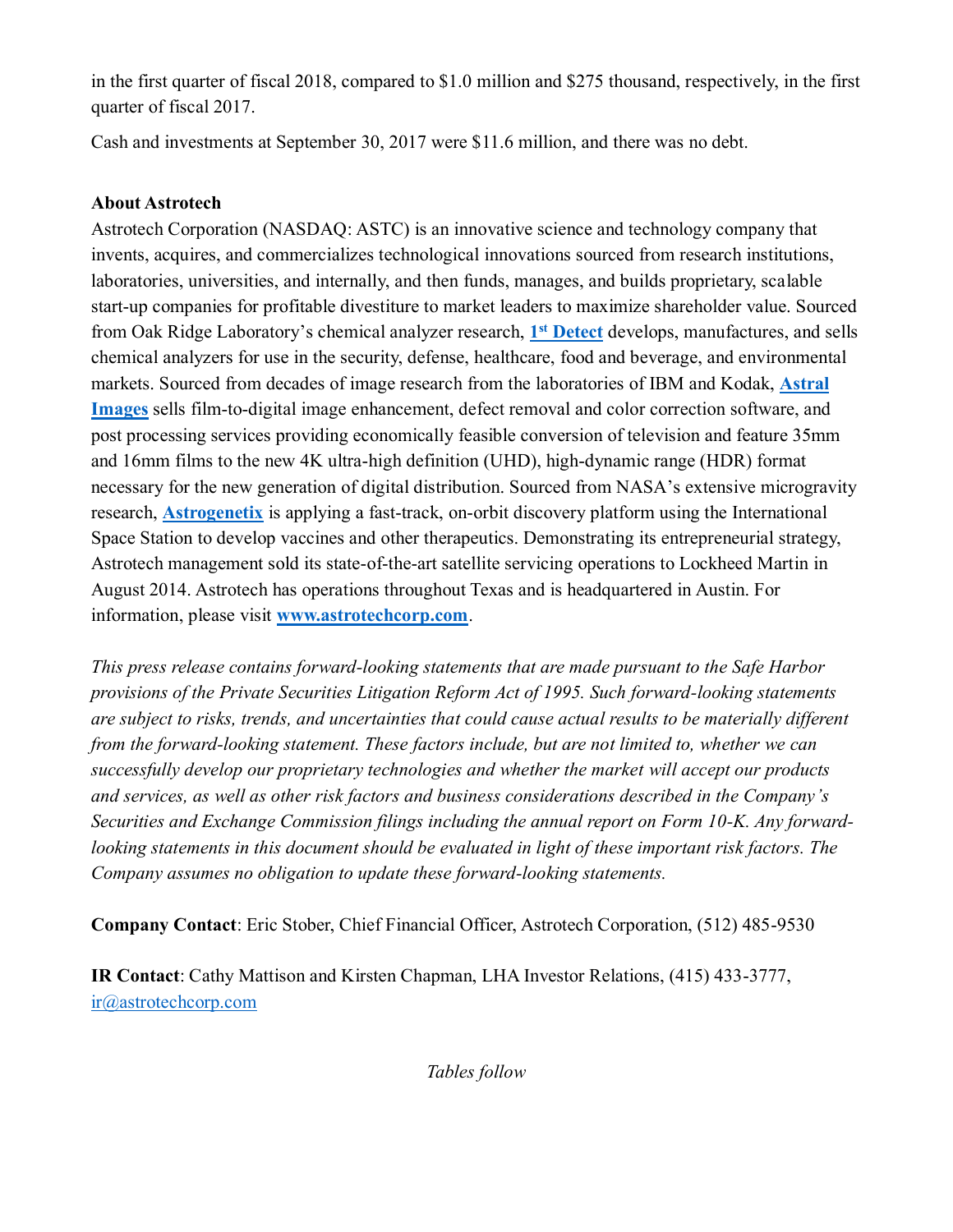## **ASTROTECH CORPORATION AND SUBSIDIARIES**

#### **Condensed Consolidated Statements of Operations and Comprehensive Loss**

(In thousands, except per share data)

(Unaudited)

|                                                        |             | <b>Three Months Ended</b><br>September 30, |          |  |
|--------------------------------------------------------|-------------|--------------------------------------------|----------|--|
|                                                        |             | 2017                                       | 2016     |  |
| Revenue                                                | $\mathbf S$ | $\sqrt{\ }$<br>$\overline{\phantom{0}}$    | 1,006    |  |
| Cost of revenue                                        |             |                                            | 731      |  |
| <b>Gross profit</b>                                    |             |                                            | 275      |  |
| Operating expenses:                                    |             |                                            |          |  |
| Selling, general and administrative                    |             | 1,407                                      | 2,548    |  |
| Research and development                               |             | 1,669                                      | 1,292    |  |
| Total operating expenses                               |             | 3,076                                      | 3,840    |  |
| <b>Loss from operations</b>                            |             | (3,076)                                    | (3, 565) |  |
| Interest and other income, net                         |             | 70                                         | 98       |  |
| Loss before income taxes                               |             | (3,006)                                    | (3, 467) |  |
| Income tax benefit                                     |             |                                            |          |  |
| <b>Net loss</b>                                        |             | (3,006)                                    | (3, 467) |  |
| Less: Net loss attributable to noncontrolling interest |             |                                            | (52)     |  |
| Net loss attributable to Astrotech Corporation         | $\mathbb S$ | $(3,006)$ \$                               | (3, 415) |  |
|                                                        |             |                                            |          |  |
| Weighted average common shares outstanding:            |             |                                            |          |  |
| Basic and diluted                                      |             | 4,057                                      | 4,126    |  |
| Basic and diluted net loss per common share:           |             |                                            |          |  |
| Net loss attributable to Astrotech Corporation         | \$          | $(0.15)$ \$                                | (0.17)   |  |
|                                                        |             |                                            |          |  |
| Other comprehensive loss, net of tax:                  |             |                                            |          |  |
| Net loss attributable to Astrotech Corporation         | \$          | $(3,006)$ \$                               | (3, 415) |  |
| Available-for-sale securities:                         |             |                                            |          |  |
| Net unrealized gain                                    | \$          | $\boldsymbol{\mathsf{S}}$<br>1             | 41       |  |
| Reclassification adjustment for realized loss          |             | 1                                          |          |  |
| <b>Total comprehensive loss</b>                        | \$          | $(3,004)$ \$                               | (3,374)  |  |